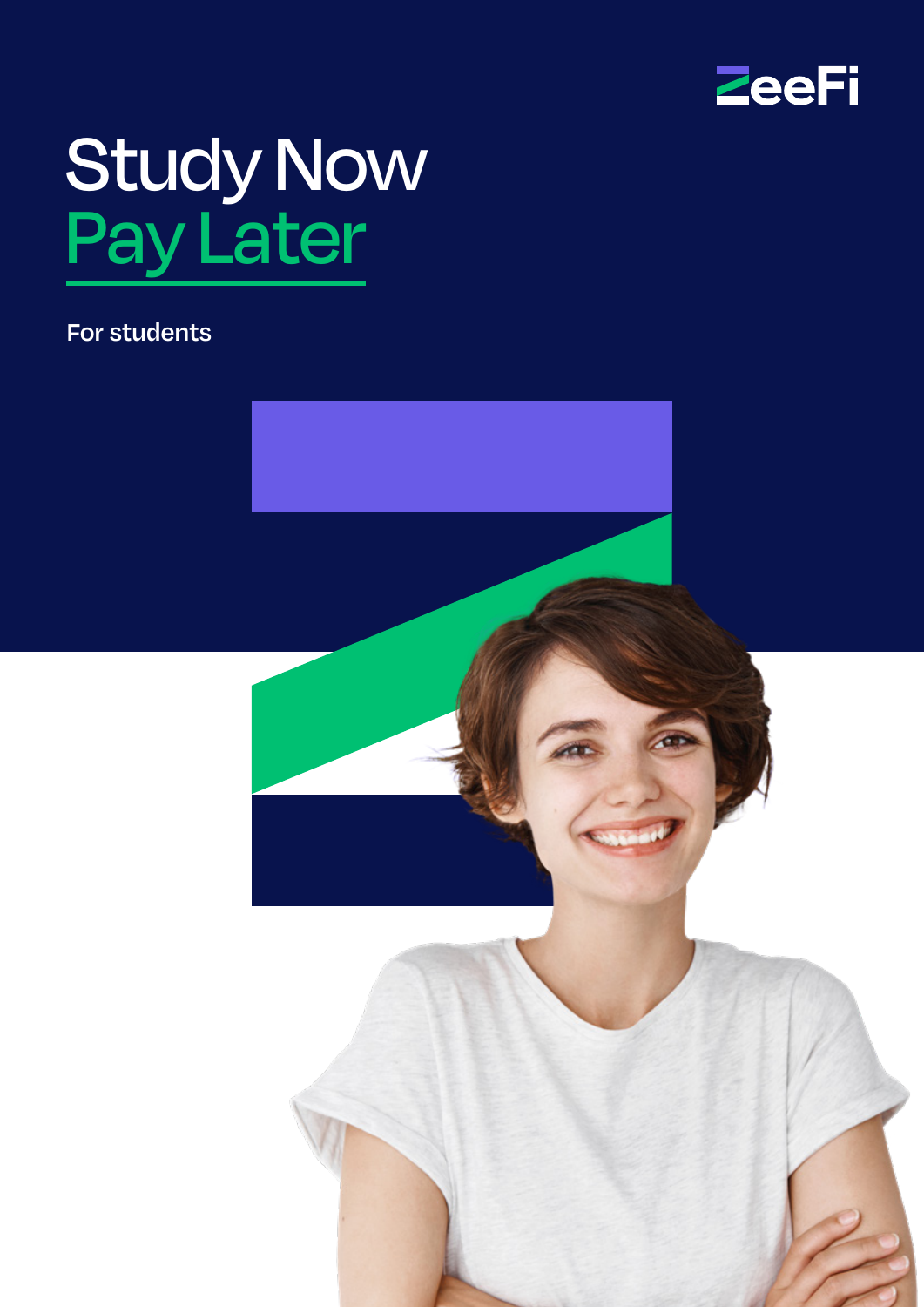

## Helping you invest in your future

**Reach your full potential with the buy now pay later solution designed especially for education.**

There's buy now pay later – for everything from fashion to fridges – and then there's Study Now Pay Later (SNPL) for studying. SNPL is a flexible and affordable payment plan that lets you get the quality education you deserve without the upfront course cost and interest fees.

We specialise in removing financial barriers to study and we only work with the education sector. That means we understand students' unique needs and we've built our products and services to suit you, including options if your situation changes or if you're not eligible for one of our products. So whether you're looking to save money on student payment plans or reach that next career goal, we're here to help you invest in your future.

**"I was not able to afford my course. I didn't know what to do. ZeeFi helped me get through the door and my career has progressed like no tomorrow."**

Mary Dunlop, **Student** 

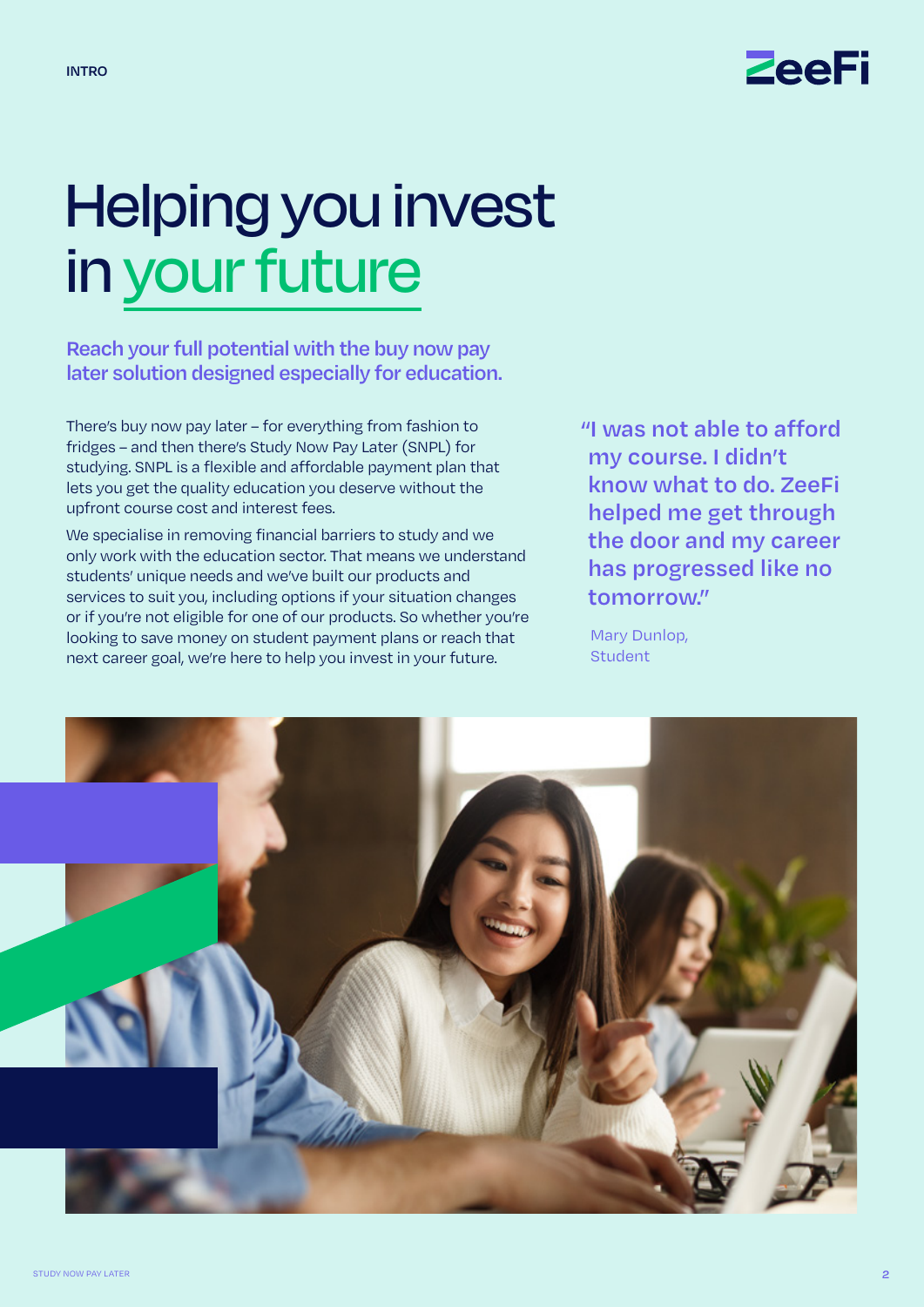

## Here's how it works

**We're here to help you access the education and training you want, without unnecessary financial barriers.** 



| Here's what you get     |                                                                                                                                                                                           |
|-------------------------|-------------------------------------------------------------------------------------------------------------------------------------------------------------------------------------------|
| Affordable access       | Study now and pay off your course with fixed, interest free repayments and low monthly fees.                                                                                              |
| More course<br>options  | Choose a course you want without worrying about the financial burden of upfront fees and without<br>having to qualify for government funding.                                             |
| <b>Simple solutions</b> | We only work with the education sector, so we understand students' needs including busy working lives.<br>Our application is entirely online and approval can be granted within a minute. |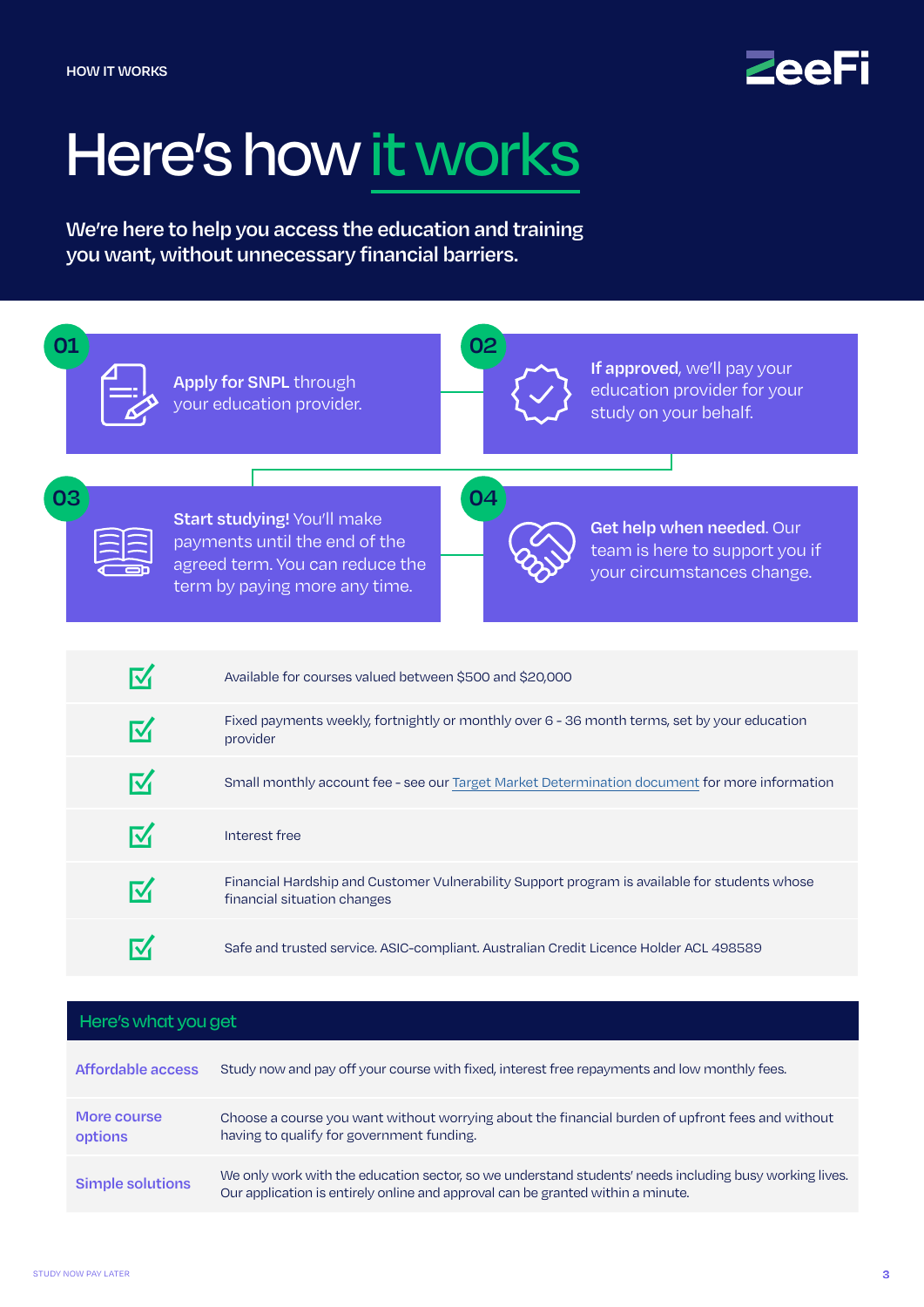

## Ready to get started?

**Follow these steps to apply for Study Now Pay Later.**

### Confirm your eligibility **I am: ☑**An Australian Citizen or Permanent Resident **☑** 18 years or older (or 16 years old with parent applying on my behalf) **☑**In possession of an Australian bank account **☑**Applying for a course offered by a ZeeFi accredited education provider **☑**Employed full time or part time for at least 6 months before applying **☑**Able to demonstrate the capacity to service the plan independently **☑**Not expecting my personal or financial situation to change when servicing the payment plan **01**

### Confirm your identity

**Please provide copies of the following:**

**02**

**03**

**☑**Driver Licence or passport **☑**Medicare card

**☑**Employment details

**☑**Income and expense details

### Confirm your bank details

**Submit bank statements to complete your application:**

Submit bank statements showing the past 90 days via [bankstatements.com.au](http://BankStatements.com.au). We use this secure service provided by Illion (formerly Dun & Bradstreet) – a national credit reporting agency. When you login with your bank details, we can't see them and neither can anyone else.

Alternatively, you can contact your bank to obtain an official Bank Statements Record, however, please note that this will delay your application process. This record must be in PDF format.



**If you need help any time during the application process, please email [support@](mailto:support%40zeefi.io?subject=)zeeFi.io or call 1800 324 909.**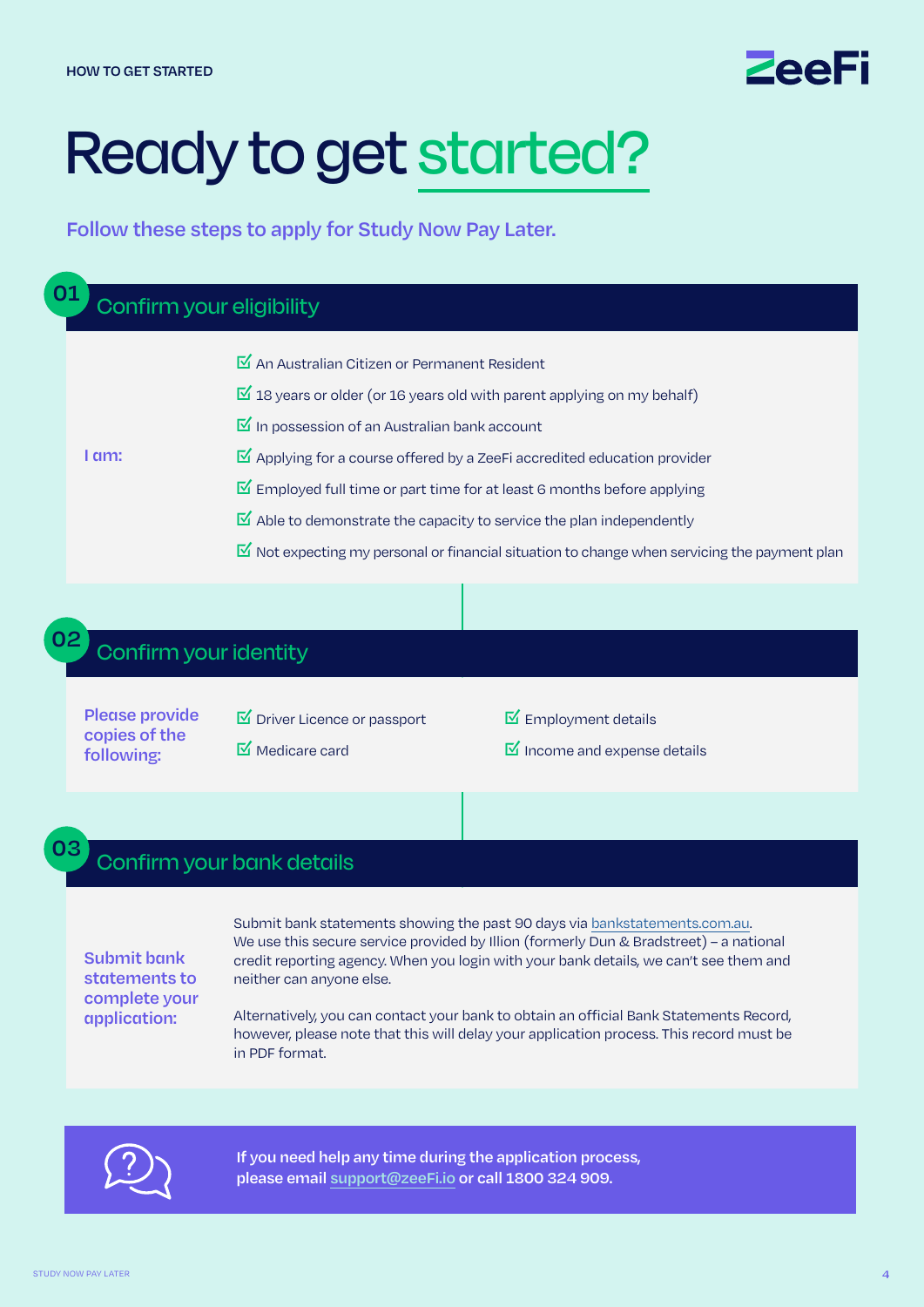

# Got questions?

**We're here to help you every step of the way. Here are some common questions and answers. If you can't find what you need, please reach out on [support@zeeFi.io](mailto:support%40zeefi.io?subject=)**

#### **How much can I borrow?**

Study Now Pay Later is available for courses valued between \$500 and \$20,000.

#### **How long does it take to process my application?**

Our application is entirely online and you can get an immediate decision on your application.

#### **Will you run a credit check on me?**

Yes, as part of processing your application, we will run a credit check to confirm eligibility.

#### **Are my bank details safe with bankstatements.com.au?**

When you provide your bank details to bankstatments.com.au we cannot view your passwords or make any transactions, and neither can anyone else. We can only read your statements in order to do our credit checks.

The Bank Statements online service is run by [Illion,](https://bankstatements.com.au/about/security) which is independently tested and audited by external security experts and encrypted with bank-level security. It is used by many banks and other lenders.

#### **Is ZeeFi regulated?**

Yes, we provide regulated consumer credit under our Australian Credit Licence 498589. In doing so, we must comply with the *National Consumer Protection Act 2006* (Cth), the National Credit Code and we must meet ASIC's requirements in relation to consumer credit.

#### **Do you send the money to me?**

No, we pay your education provider directly.

#### **What fees do I need to pay?**

You'll pay a minimal monthly management fee. However, an arrears fee is applicable if the account is overdue and a dishonour fee for each dishonoured payment. Please refer to the [Target Market Determination document](https://zeefi.io/target-market-determination-study-now-pay-later/) available on our website.

#### **How do my repayments work?**

Repaying your plan is as easy as setting up a weekly, fortnightly or monthly direct debit. If you miss a direct debit payment, it is important to call us ASAP on 1800 324 909 to avoid any further fees.

#### **Do I need to be employed?**

Yes, you must have an income. It can be part time, full time, casual or self-employed.

#### **What if I am declined?**

As a specialist to the education sector, we have a comprehensive suite of complementary financial services for students. We will work with your education provider to see if an alternative payment solution will work for you.

#### **What if I get into financial hardship?**

We understand that circumstances can change and are committed to servicing collections with compassion. If you find yourself in financial hardship, it is important to call us right away on 1800 324 909. We'll try to work with you to reach a payment arrangement that is individual to your needs.

#### **What happens if I defer my education or fail a unit?**

We recommend you first speak to your education provider about re-sitting a unit or deferring your studies. You will still be required to make repayments in line with your agreement.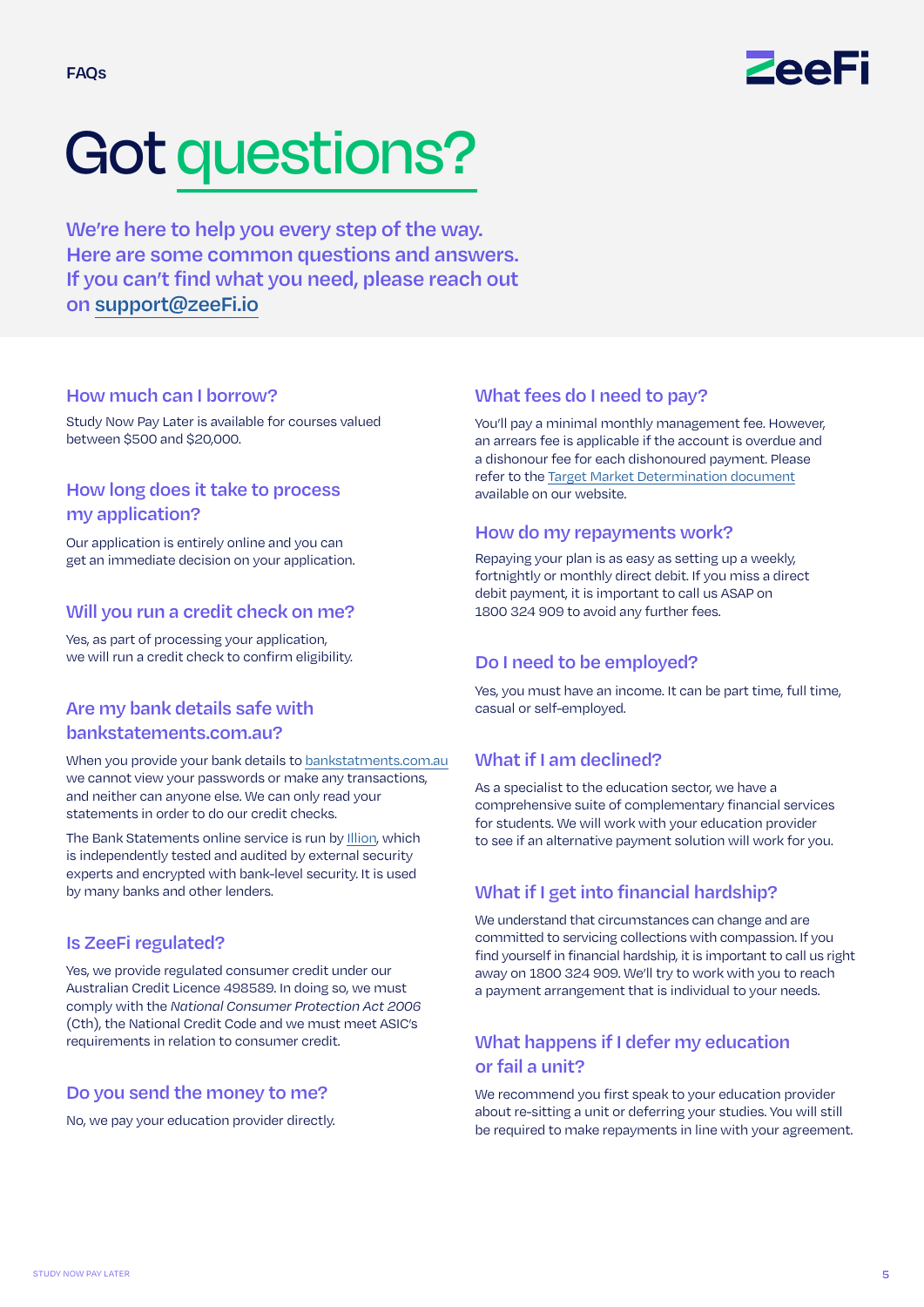

#### **What happens if I discontinue my studies before I've completed my repayments?**

If you withdraw from your course, you are required to pay the remaining balance under your agreement, subject to your education provider's refund policy. If your education provider issues a refund, they will pay it to us to place against your outstanding obligation.

#### **Can I repay some or all my payment plan balance early?**

Yes - at any point you can repay part or all the plan in full. We don't have early repayment fees.

#### **What is a credit score?**

A credit score is a number (between 0 and 1,200) generated by a credit bureau. Your score reflects your borrowing history and if you pay bills on time. This helps lenders determine how likely you are to repay loans.

Refer to our [Credit Scores 101 guide](https://zeefi.io/wp-content/uploads/2022/02/ZeeFi-Credit-Scores-101.pdf) to understand your credit score and how to improve it.